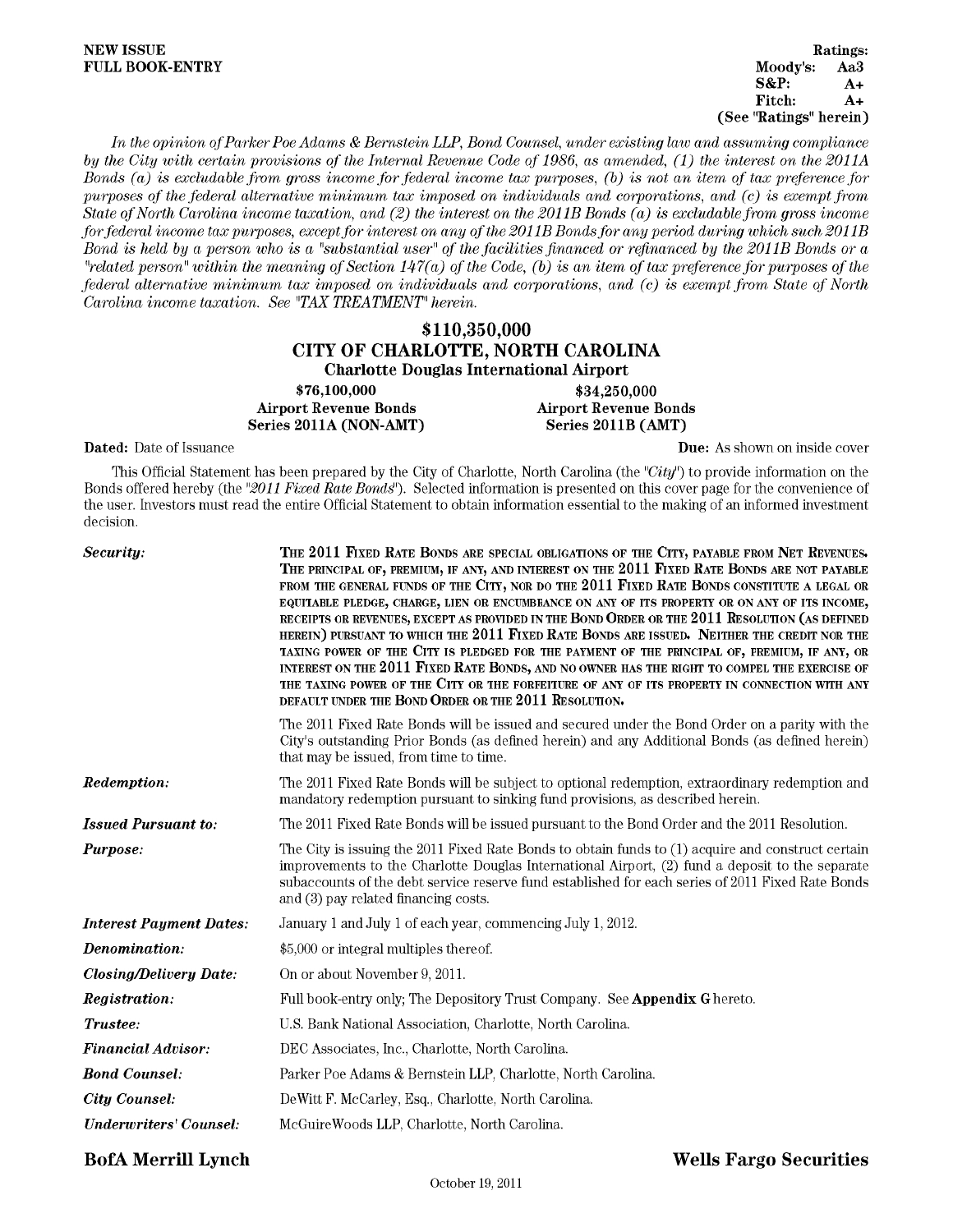### APPENDIX D

### FORM OF OPINION OF BOND COUNSEL

[Letterhead of Parker Poe Adams & Bernstein LLP]

November 9, 2011

City of Charlotte, North Carolina Charlotte, North Carolina

U. S. Bank National Association Charlotte, North Carolina

> *City of Charlotte, North Carolina \$76,100,000 Airport Revenue Bonds, Series 2011A \$34,250,000 Airport Revenue Bonds, Series 2011B*

Ladies and Gentlemen:

We have acted as bond counsel (*"Bond Counsel"*) to the City of Charlotte, North Carolina (the *"City"*), in connection with the issuance and delivery by the City of its \$76,100,000 Airport Revenue Bonds, Series 2011A (the *"2011A Bonds"*) and its \$34,250,000 Airport Revenue Bonds, Series 2011B (the *"2011B Bonds"* and collectively with the 2011A Bonds, the *"Bonds"*), pursuant to the Bond Order adopted by the City Council of the City (the *"City Council"*) on November 18, 1985, as amended and supplemented by the First Supplemental Bond Order adopted by the City Council on June 8, 1992, and as further amended and supplemented by the Second Supplemental Bond Order adopted by the City Council on August 23, 2004 (collectively, the *"Bond Order"*), and the Series Resolution adopted by the City Council on September 12, 2011 (the *"Series Resolution"*). The City is a municipal corporation of the State of North Carolina (the *"State"*) and is empowered to issue the Bonds pursuant to The State and Local Government Revenue Bond Act, Section 159-80 *et seq*. of the General Statutes of North Carolina, as amended (the *"Act"*), subject to the approval of the Local Government Commission of North Carolina. All capitalized terms not otherwise defined herein have the meaning assigned to such terms in the Bond Order.

The proceeds of the Bonds are being issued to provide funds to be used, with other available funds, (1) to improve Charlotte Douglas International Airport (the *"Airport"*), (2) to fund a debt service reserve account for each series of the Bonds, and (3) to pay the costs of issuance of the Bonds.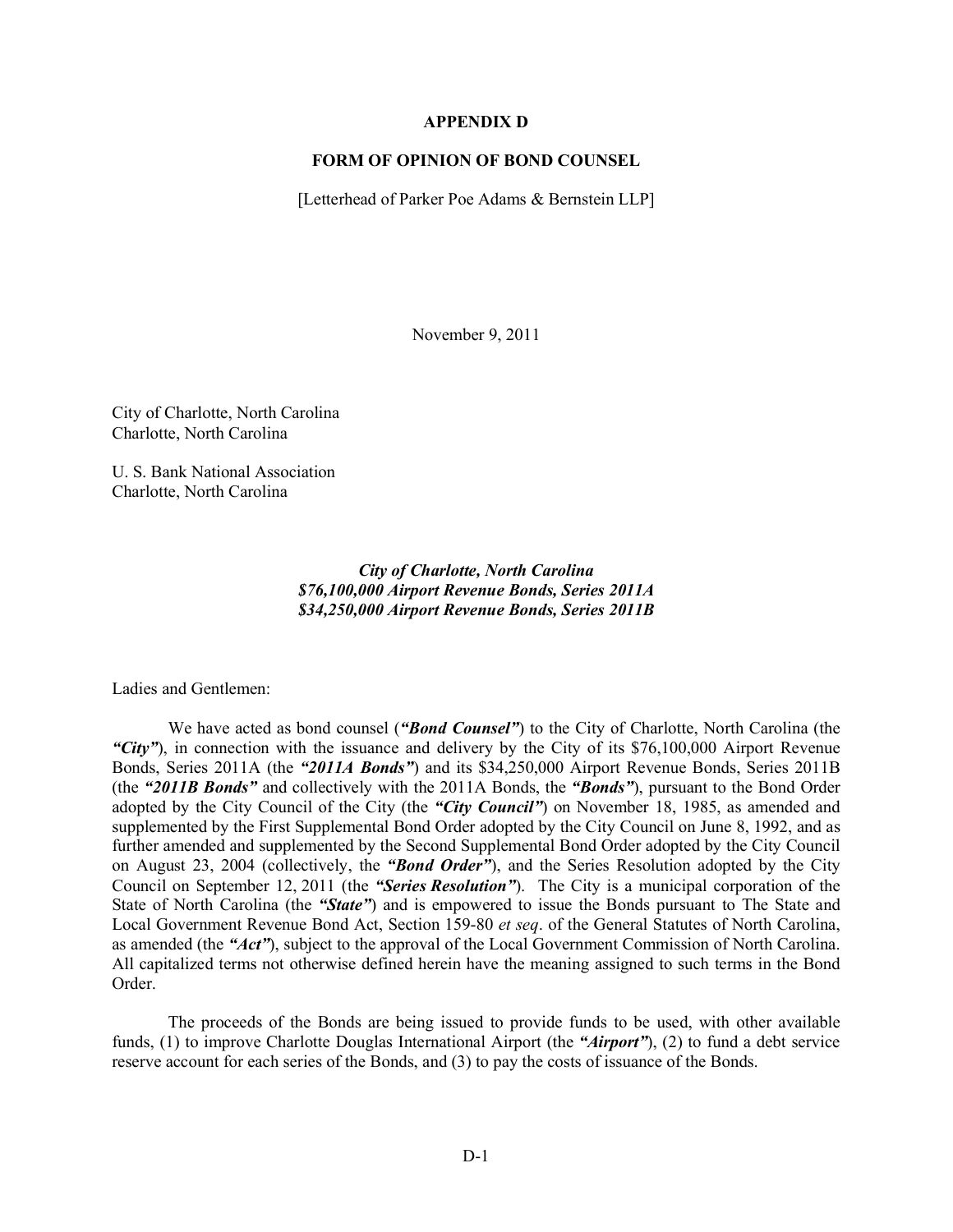City of Charlotte, North Carolina U. S. Bank National Association November 9, 2011 Page 2

In rendering the opinions hereinafter epressed, we have eamined the Act, certified copies of the Bond Order and the Series Resolution and such laws, documents, instruments, proceedings and opinions as we have deemed relevant in rendering the opinions hereinafter epressed. We have assumed the accuracy and truthfulness of all public records and of all certifications, documents and other proceedings eamined by us that have been eecuted or certified by public officials acting within the scope of their official capacities and have not verified the accuracy or truthfulness thereof. We have also assumed the genuineness of the signatures appearing on such public records, certifications, documents and proceedings.

On the basis of the foregoing, we are of the opinion, under eisting law, that:

1. The City is validly eisting as a municipal co rporation of the State, with the authorization and power under the provisions of the Constitution and laws of the State, including the Act, to eecute and deliver the Bonds for the purposes set forth in the Bond Order and the Series Resolution and to execute and deliver, and to perform its obligations under, the Bond Order and the Series Resolution.

2. The Bond Order and the Series Resolution have been duly adopted by the City and are each valid, binding and enforceable obligations of the City. The security for the payment of the Bonds, including the Net Revenues, has been validly pledged and assigned to U. S. Bank National Association, as trustee under the Bond Order and the Series Resolution for the benefit of the owners of the Bonds.

3. The Bonds have been duly authorized, e ecuted and delivered in accordance with the applicable provisions of the Constitution and laws of the State, including the Act, and are valid and binding special obligations of the City. The Bonds are entitled to the benefits and security of the Bond Order and the Series Resolution for the payment of the Bonds, including the pledge of Net Revenues, in accordance with the terms of the Bond Order and the Series Resolution.

4. The principal of and interest on the Bonds are special obligations payable by the City solely from the sources described in the Bond Order and the Series Resolution, including the Net Revenues. The principal of, premium, if any, and interest on the Bonds is not payable from the general funds of the City, nor do they constitute a legal or euitable pledge, charge, li en or encumbrance on any of the Citys property or on any of the Citys inco me, receipts or revenues, ecept for the Net Revenues and any and all unencumbered funds which are pledged for such payment under the Bond Order and the Series Resolution. Neither the credit nor the taing pow er of the State or the City are pledged for the payment of the principal of, premium, if any, or interest on the Bonds, and no owner of the Bonds has the right to compel the eercise of the taing power by the State or the City or the forfeiture of any of its property in connection with any default on the Bonds.

5. Interest on the 2011A Bonds (a) is ecludable from gross income for federal income ta purposes, and (b) is not an item of ta preference for purposes of the federal alternative minimum ta imposed on individuals and corporations however, such interest is taken into account in determining adjusted current earnings for the purpose of computing the federal alternative minimum ta imposed on certain corporations.

6. Interest on the 2011B Bonds (a) is excludabl e from gross income for federal income tax purposes, ecept no opinion is epressed regarding interest on any 2011B Bond for any period during which such 2011B Bond is held by a substantial u ser of the facilities financed or refinanced by the  $2011B$  Bonds or a related person within the meaning of Section 147(a) of the Internal Revenue Code of 1986, as amended (the *Code*), and (b) is an item of ta preference for purposes of the federal alternative